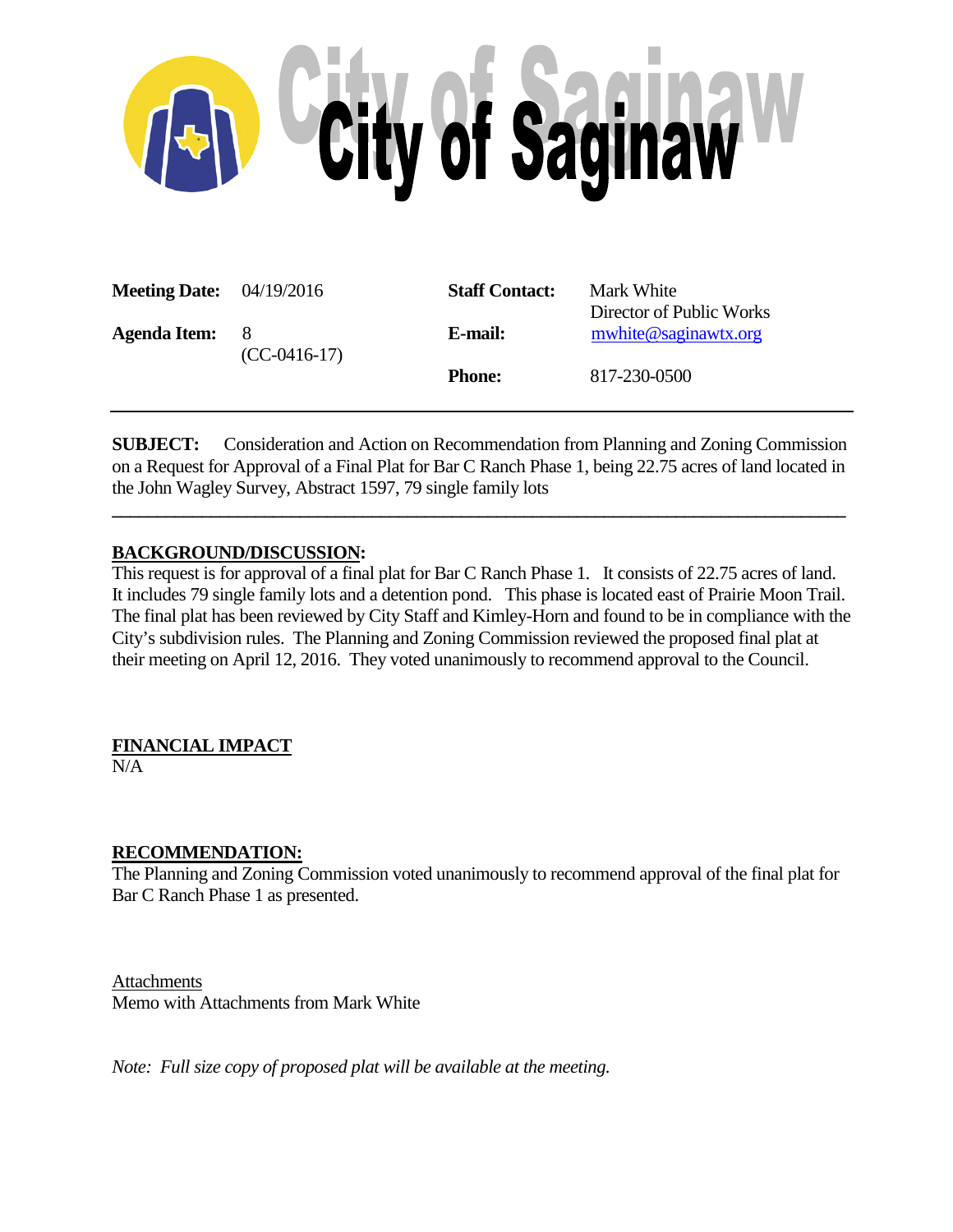## Memorandum

| To:      | Nan Stanford, City Manager                               |
|----------|----------------------------------------------------------|
| From:    | Mark White, Director of Community Development            |
| Subject: | Consider Final Plat for Bar C Ranch Development, Phase I |
| Date:    | April 13, 2016                                           |

This item is a request for a final plat of 22.75 acres of the Bar C Ranch development phase I. The final plat for phase one is the area generally east of Prairie Moon Trail and includes 79 single family lots and the detention pond.

The final plat has been reviewed by staff and the City's engineering firm and found to be in compliance with the City's Subdivision rules.

As well as the customary internal improvements, the project includes the installation of offsite sewer to connect to an existing line at Sassafras Street to service the eastern area of the subdivision (rather than a lift station). Additionally, Prairie Moon Trial will include a triangular (pork chop) island that will be dedicated right in - right out at Bailey Boswell to minimize potential conflicting traffic movements.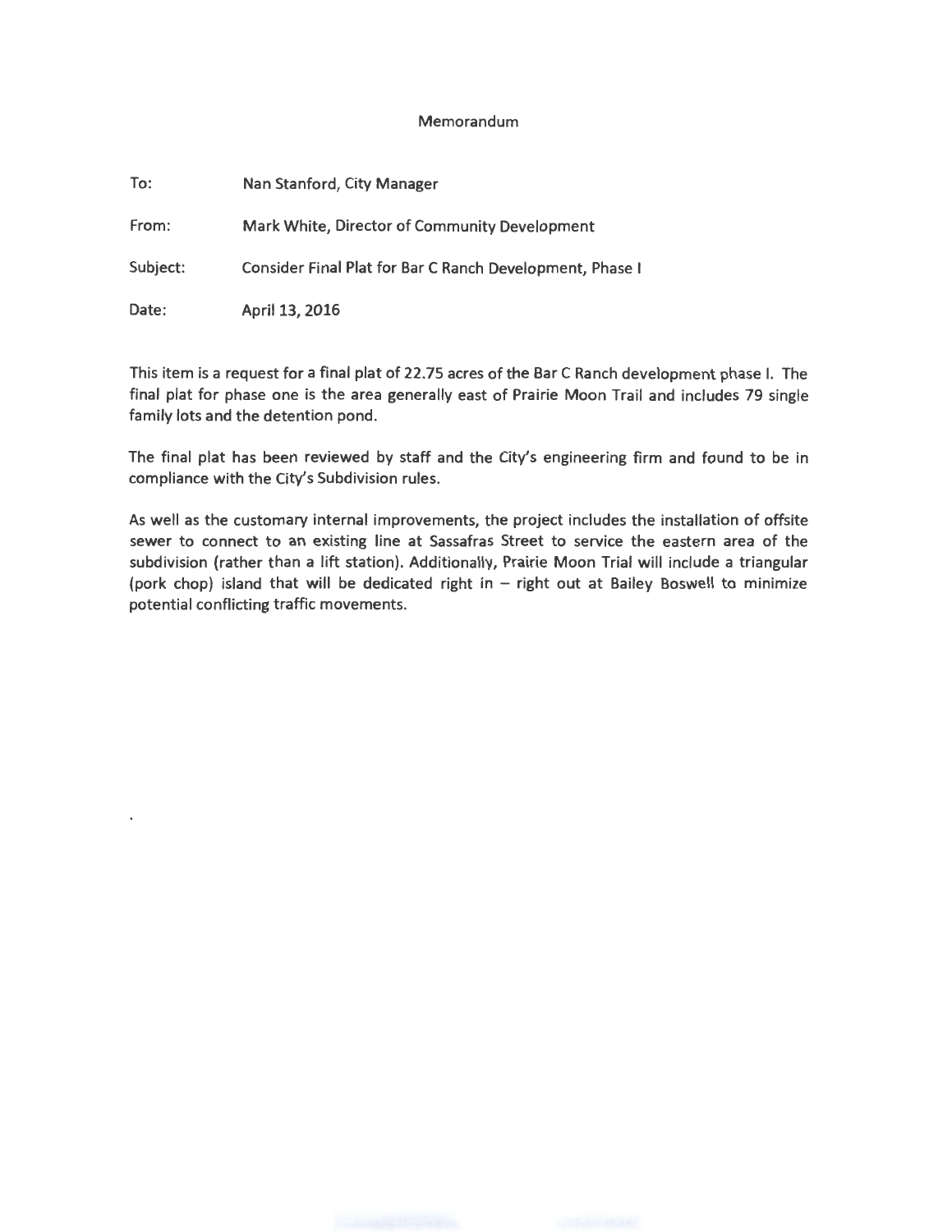Against: None

Absent Member LaBruyere

#### $(5)$ PZ 0416 01

Consideration And Action On A Request For Approval Of A Preliminary Plat For Bar C Ranch, Being A 38:604 Acre Tract Of Land Located In The John Wagley Survey, Abstract Number 1597, **145 Single Family Lots** 

Travis Clegg, with Peloton Land Solutions, was present to answer questions for this preliminary plat. He stated this is the plat for the planned development that was approved in November of 2015 for The Bar C Ranch Development. Mr. Chegg advised that the preliminary plat matches the Planned Development that was approved by city council. He said the developer has already begun preliminary dirt work.

DPW/ED White advised the members that the preliminary plat meets the requirements of the subdivision ordinance and is in accordance with the planned development.

There was a discussion regarding the sewer system for this development, the building set back along East Bailey Boswell and other concerns of the member

Motion was made by Vice Chairman McCraw with a second by Member Barngrover to approve the preliminary plat for Bar C Ranch as presented. Motion carried.  $5-0-1$ 

For:

Chairman Lewis, Vice Chairman McCraw Members Haney, Barngrover, Alternate Member Guillory

Against: None

Absent Member LaBruyere

**(6) PZ 0416 02** 

**Consideration And Action On A Request For Approval Of A Final Plat For The Bar C Ranch Phase 1, Being 22.751 Acres Of Land Located In The John Wagley Survey, Abstract Number 1597, 79 Single Family Lots** 

Travis Clegg, with Peloton Land Solutions, was present to answer questions regarding this final plat.

DPW/ED White stated that this phase is for 79 single family lots and will include the construction of the detention pond on the southeast area of the development. He said the developer has applied for the BNSF permit to extend the sewer line under the railroad track to the east of this project. He also explained how traffic will be handled on and off of Bailey Boswell during the construction of this phase and also during the re-construction of East Bailey Boswell Road.

Motion was made by Vice Chairman McCraw with a second by Member Haney to recommend that the city council approve Final Plat, Phase 1 The Bar C Ranch. Motion carried. 5-0-1

For: Chairman Lewis, Vice Chairman McCraw Members Haney, Barngrover, Alternate Member Guillory

Against: None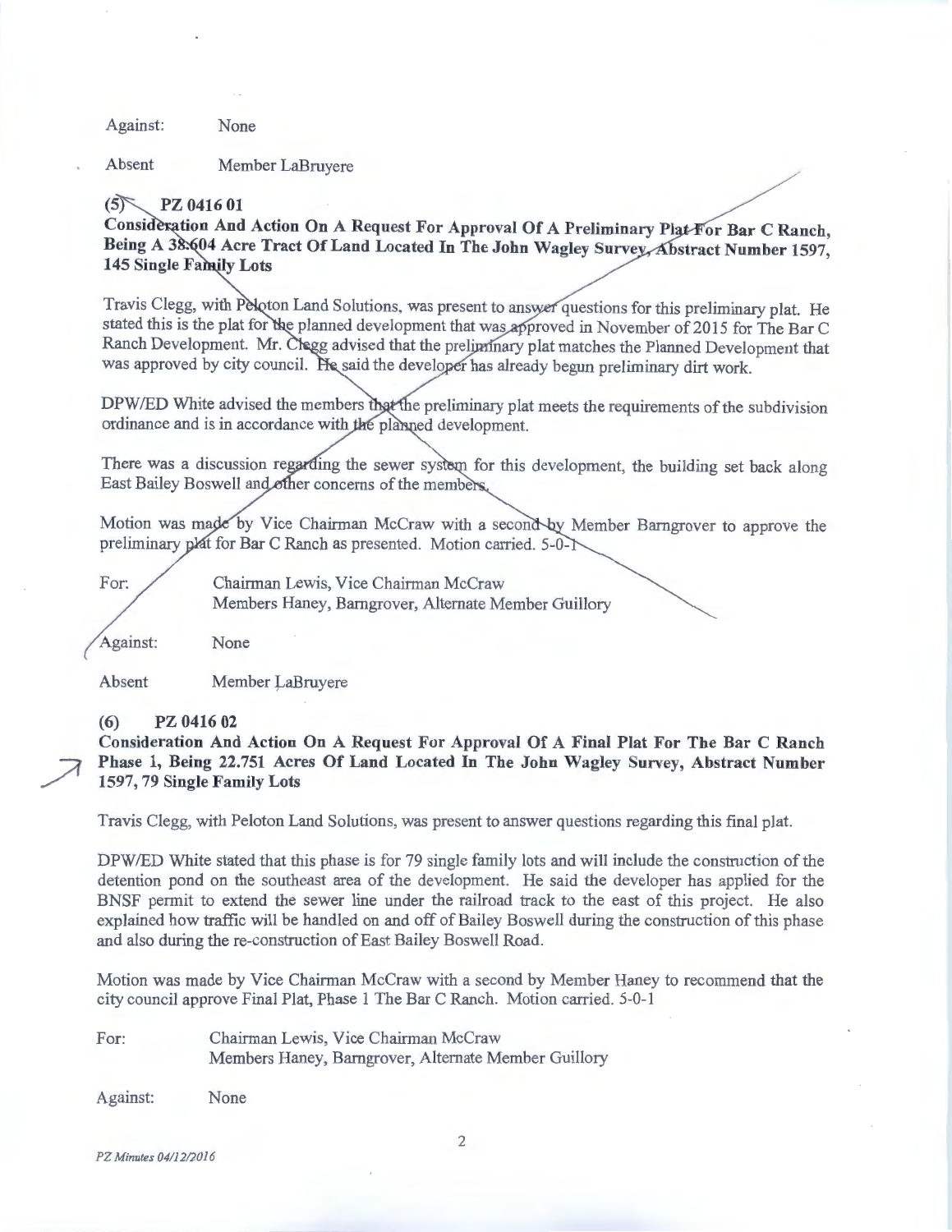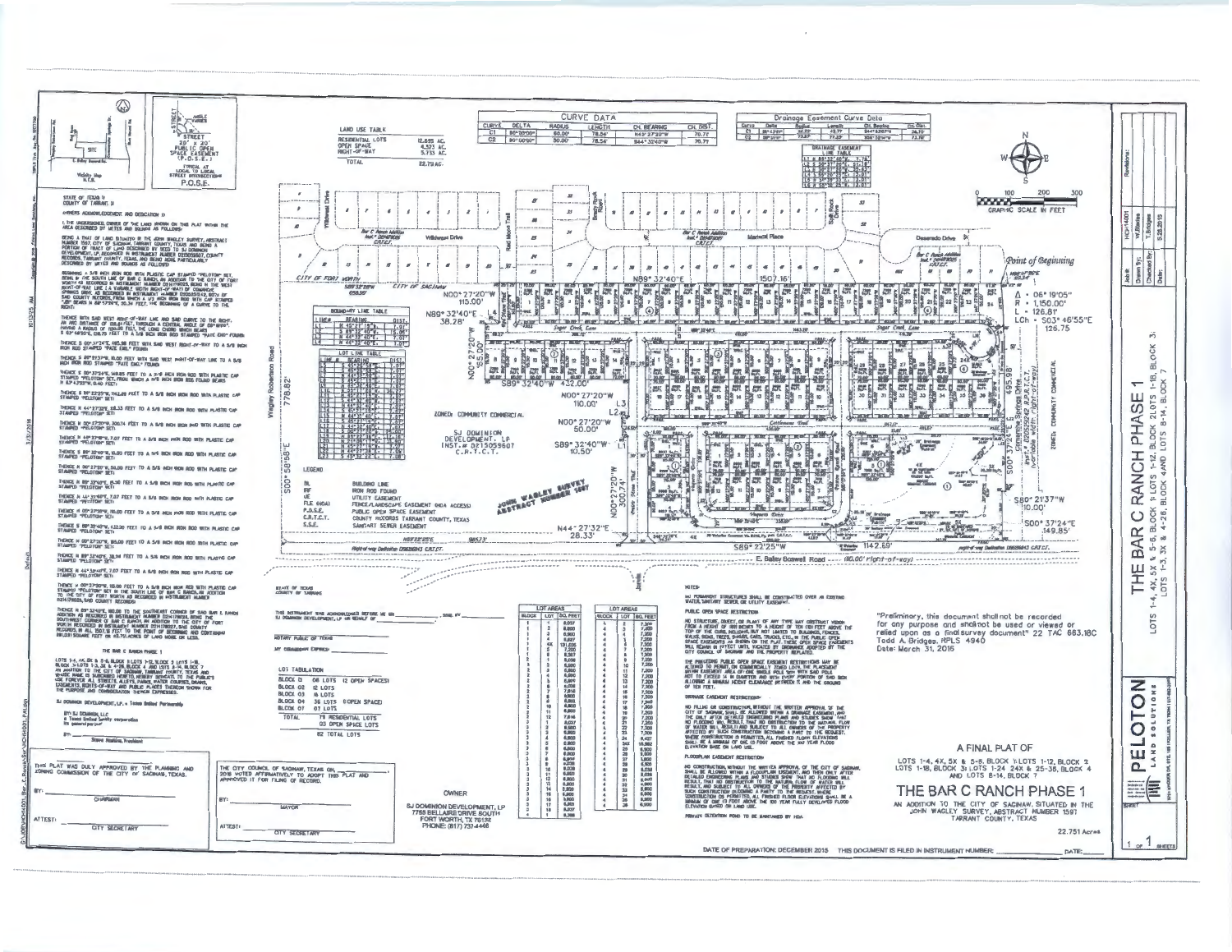# CITY OF SAGINAW PLANNING AND ZONING COMMISSION APPLICATION FOR CONSIDERATION OF A PLAT CASE NUMBER: PZ 0416 02

All information required in the Zoning Ordinance #2002-04 and/or the Subdivision Ordinance #2006-10 of the City of Saginaw must be received in the Community Development Office by 12:00 noon on the 28th day (always a Tuesday) prior to the Planning and Zoning Commission meeting.

All applications must be accompanied by 6 prints, 1 submittal, 30 prints after staff approval, 22" X 34". These must be folded to  $8\frac{1}{2}$ " x 11" so that the title block or other identifying information is shown on the front. Plats shall be drawn at a scale of  $1'' = 100'$  or larger. The original mylar shall also accompany copies of any final plat.

The office personnel will strictly adhere to the submittal deadline date and time. THERE WILL BE NO EXCEPTIONS. Failure to submit the appropriate signed applications, required information, engineering details, or payment of the required fees will result in refusal of the application. The application is not considered comp lete until all requirements are met.

Acceptance of an application IS NOT A GUARANTEE that an applicant's case will be scheduled for a SPECIFIC AGENDA DATE. After reviewing the application the office personnel will contact the applicant for any required corrections. The agenda date will be set after compliance by the applicant of all the requirements contained in the City of Saginaw's Zoning Ordinance and Sub Division Ordinance.

### REQUEST FOR CONSIDERATION OF

PRELIMINARY PLAT ( ) FINAL PLAT  $(k)$  REPLAT ( ) AMENDED PLAT ( )

| LEGAL DESCRIPTION: (fill in the one that applies)<br>$[-4, 4 \times 5 - 16] - 12$<br>LOT:1-18/1-3, 3N4-261 BLOCK: 1, 2, 3, 4, 7 ADDITION: Bar C Reach<br>$8 - 14$ |  |  |  |  |
|-------------------------------------------------------------------------------------------------------------------------------------------------------------------|--|--|--|--|
| TRACT: ABSTRACT 1597 SURVEY: John Wesley<br>(IF LEGAL DESCRIPTION IS TOO LONG ATTACH A COMPLETE COPY)                                                             |  |  |  |  |
| ADDRESS and/ or LOCATION OF PROPERTY: N.E. Corner of Jeruis Rd +<br>Beiley - Bosnell Blud.                                                                        |  |  |  |  |
| NAME OF PROPOSED DEVELOPMENT: Bor C Reach                                                                                                                         |  |  |  |  |

TOTAL ACREAGE OF PROPERTY: 22.751 Acs.

*(use additional sheets and attach if necessary)* 

I hereby certify that I will follow all Ordinances as set forth by the city of Saginaw with respect to my Development and understand that copies of the Zoning Ordinance and Subdivision Ordinance are available for my purchase. I further understand that the payment of the required fees does not in any way guarantee approval of my request or obligate the city in any way to refund said fees.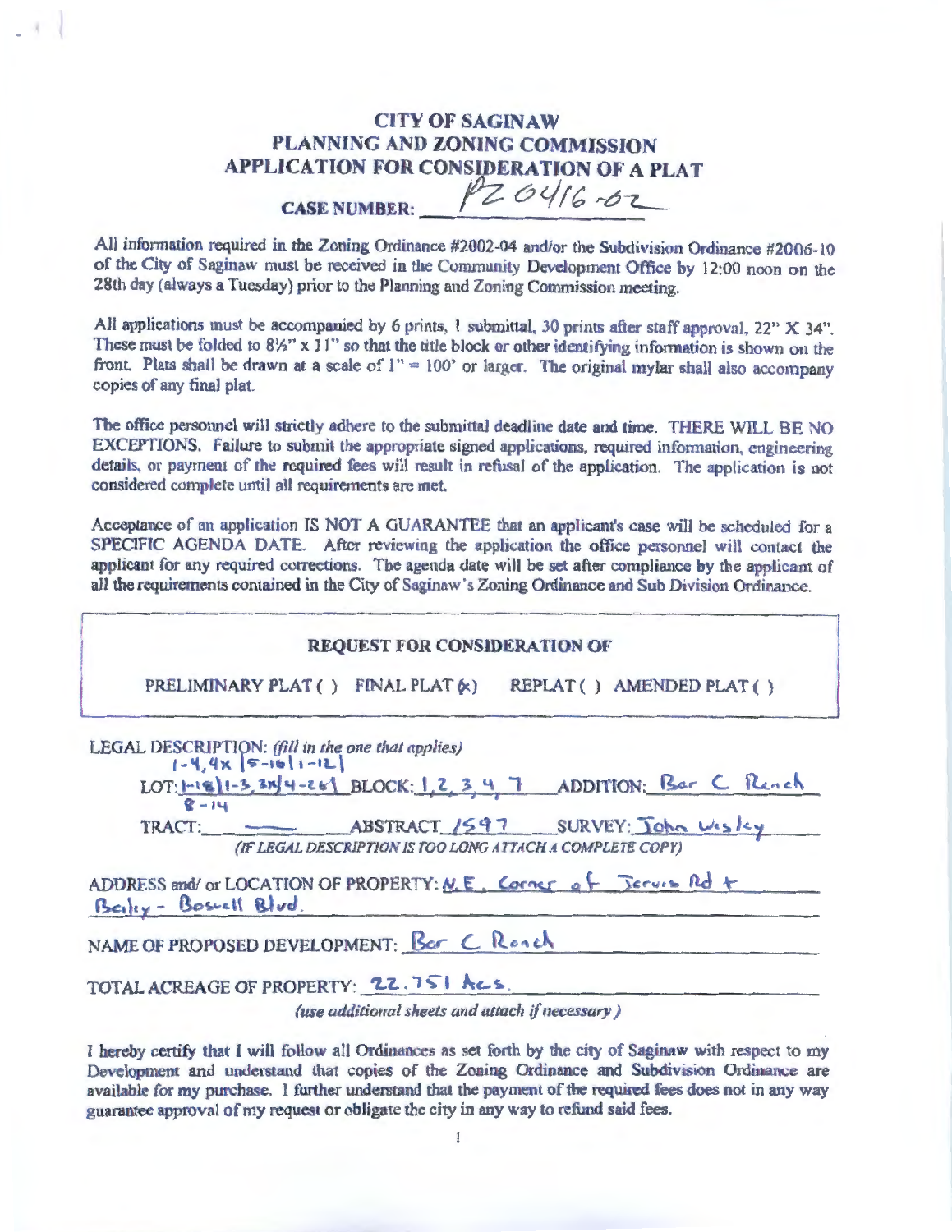| <b>OWNER'S SIGNATURE:</b>                                                                                                                                                                                                     | PHONE#: 817-737-4446     |  |  |  |
|-------------------------------------------------------------------------------------------------------------------------------------------------------------------------------------------------------------------------------|--------------------------|--|--|--|
| and/or OPTION HOLDER:                                                                                                                                                                                                         | PHONE#:                  |  |  |  |
| OWNER'S NAME: (Please Print) STRELF HAULINS                                                                                                                                                                                   |                          |  |  |  |
| OWNER'S ADDRESS: 7201 HAWKINS VIEW TOO + WORTH TX                                                                                                                                                                             |                          |  |  |  |
| APPLICANT'S SIGNATURE: 1917-567-3350                                                                                                                                                                                          |                          |  |  |  |
| APPLICANT'S NAME: Nicholas J. Parall                                                                                                                                                                                          |                          |  |  |  |
| APPLICANTS ADDRESS: 5751 Kroser Dr. #185 Keller TX 76244                                                                                                                                                                      |                          |  |  |  |
|                                                                                                                                                                                                                               |                          |  |  |  |
| FOR CITY USE ONLY DO NOT WRITE BELOW T<br>RECEIVED BY: Nrach DATE: 9-30-10<br>FEE FOR APPLICATION:<br>1751.32<br>$\rightarrow$ RECEIPT#:<br>SUBMITTED INFORMATION REVIEWED BY Y 1<br>PLANNING AND ZONING COMMISSION MEETING D | <b>HIS LINE</b><br>TIME: |  |  |  |

ACTION TAKEN:<br>CITY COUNCIL MEETING DATE:  $\frac{1-19-16}{1-19-16}$ 

CITY COUNCIL MEETING DATE:

**ACTION TAKEN:** 

2